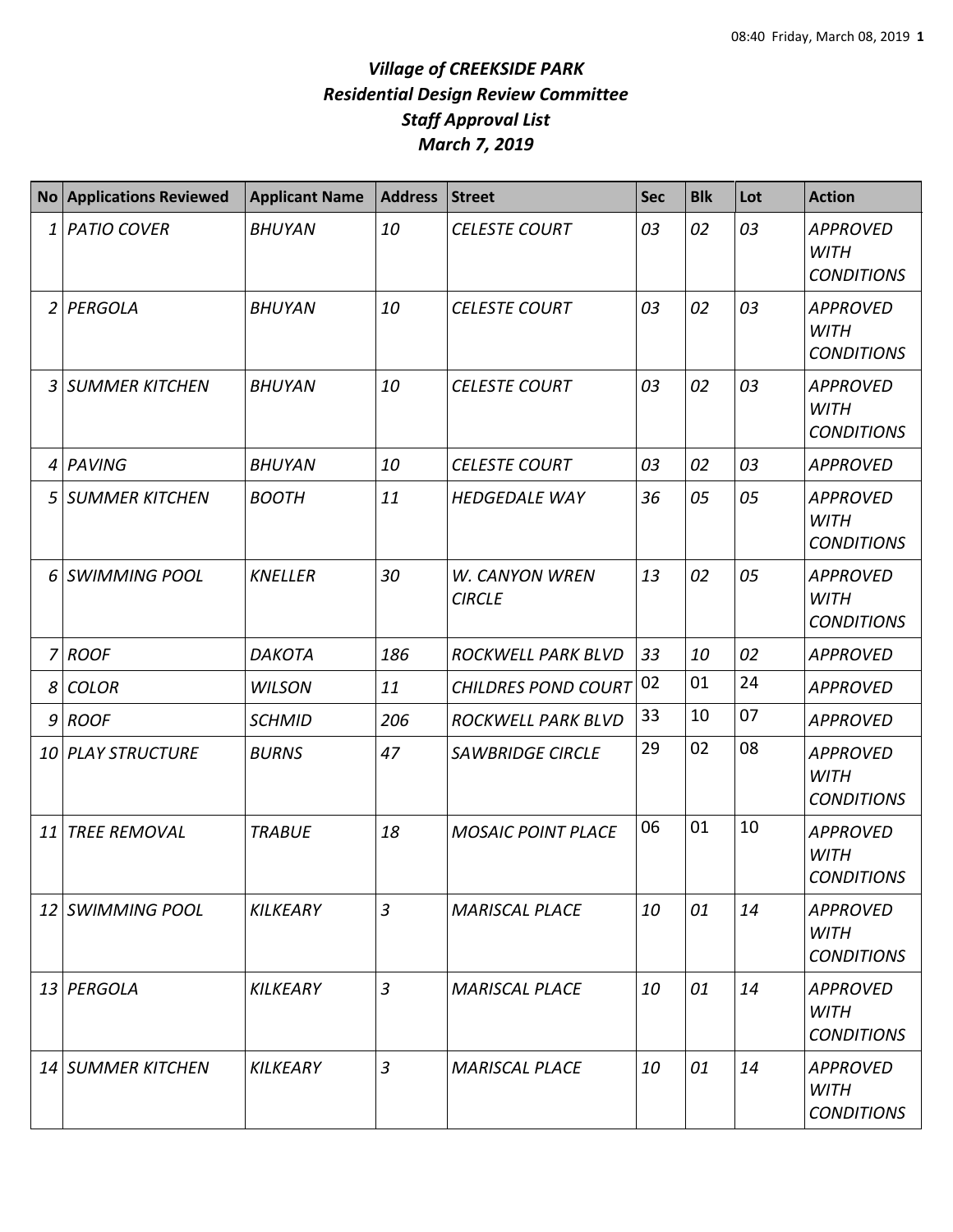| <b>No</b> | <b>Applications Reviewed</b> | <b>Applicant Name</b> | <b>Address</b> | <b>Street</b>                           | <b>Sec</b> | <b>Blk</b> | Lot | <b>Action</b>                                       |
|-----------|------------------------------|-----------------------|----------------|-----------------------------------------|------------|------------|-----|-----------------------------------------------------|
| 15        | <b>OUTDOOR FIREPLACE</b>     | <b>KILKEARY</b>       | $\overline{3}$ | <b>MARISCAL PLACE</b>                   | 10         | 01         | 14  | <b>APPROVED</b><br><b>WITH</b><br><b>CONDITIONS</b> |
| 16        | <b>FIREPIT</b>               | <b>KILKEARY</b>       | $\overline{3}$ | <b>MARISCAL PLACE</b>                   | 10         | 01         | 14  | <b>APPROVED</b><br><b>WITH</b><br><b>CONDITIONS</b> |
| 17        | <b>TREE REMOVAL</b>          | <b>MADRIGAL</b>       | $\overline{3}$ | SAGE SPARROW COURT 11                   |            | 03         | 31  | <b>APPROVED</b><br><b>WITH</b><br><b>CONDITIONS</b> |
| 18        | <b>COLOR CHANGE</b>          | <b>BENNEFIELD</b>     | 59             | <b>HANDBRIDGE PLACE</b>                 | 03         | 03         | 42  | <b>APPROVED</b>                                     |
| 19        | <b>FENCE GATE</b>            | <b>BENNEFIELD</b>     | 59             | <b>HANDBRIDGE PLACE</b>                 | 03         | 03         | 42  | <b>APPROVED</b>                                     |
| 20        | <b>TREE REMOVAL</b>          | <b>MELBER</b>         | 26             | <b>GRANITE PATH PLACE</b>               | 04         | 03         | 02  | <b>APPROVED</b><br><b>WITH</b><br><b>CONDITIONS</b> |
| 21        | <b>PLAY STRUCTURE</b>        | <b>PAYNE</b>          | 15             | S. VICTORIANA CIRCLE                    | 07         | 01         | 04  | <b>APPROVED</b>                                     |
|           | 22 FENCE                     | <b>SHORMANN</b>       | 78             | E. CRYSTAL CANYON<br><b>CIRCLE</b>      | 01         | 02         | 13  | <b>APPROVED</b>                                     |
| 23        | <b>COLOR</b>                 | <b>GUTIERREZ</b>      | 34             | <b>FREESTONE STREAM</b><br><b>PLACE</b> | 15         | 05         | 05  | <b>APPROVED</b>                                     |
| 24        | <b>PLAY STRUCTURE</b>        | <b>MCKEE</b>          | 55             | <b>STAR IRIS PLACE</b>                  | 14         | 02         | 10  | <b>APPROVED</b>                                     |
| 25        | <b>TREE REMOVAL</b>          | <b>SKEAD</b>          | 22             | <b>NESTING CRANE</b><br><b>COURT</b>    | 06         | 01         | 32  | <b>APPROVED</b><br><b>WITH</b><br><b>CONDITIONS</b> |
| 26        | SWIMMING POOL                | VILLARREAL            | 107            | <b>GILDWOOD PLACE</b>                   | 13         | 01         | 35  | <b>APPROVED</b><br>WITH<br><b>CONDITIONS</b>        |
| 27        | <b>FIREPIT</b>               | VILLARREAL            | 107            | <b>GILDWOOD PLACE</b>                   | 13         | 01         | 35  | <b>APPROVED</b><br>WITH<br><b>CONDITIONS</b>        |
| 28        | <b>SUMMER KITCHEN</b>        | VILLARREAL            | 107            | <b>GILDWOOD PLACE</b>                   | 13         | 01         | 35  | <b>APPROVED</b><br><b>WITH</b><br><b>CONDITIONS</b> |
|           | 29 PLAY STRUCTURE            | <b>MCLAUGHLIN</b>     | 74             | <b>S. ROCKY POINT CIRCLE</b>            | 05         | 01         | 39  | <b>APPROVED</b><br><b>WITH</b><br><b>CONDITIONS</b> |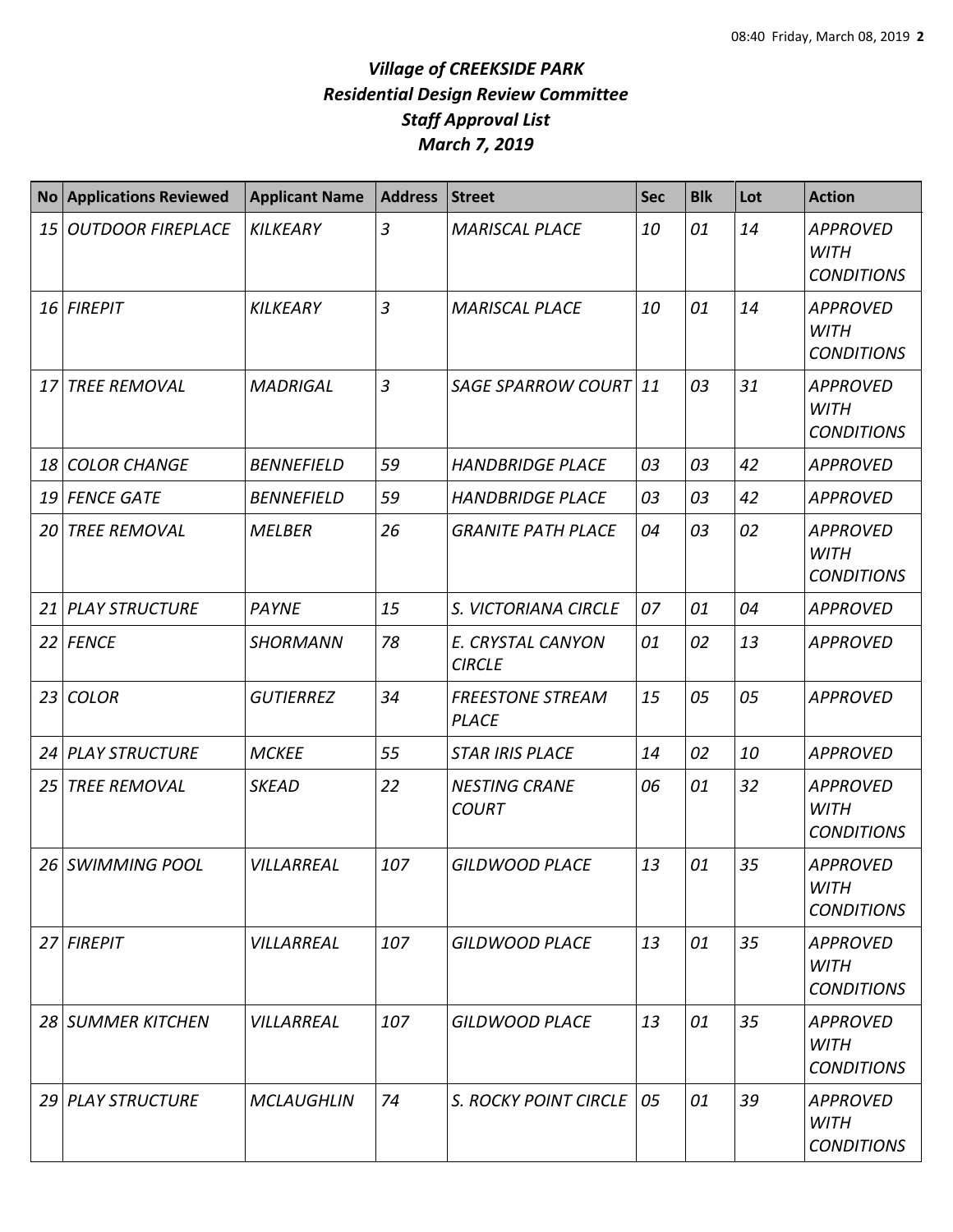| <b>No</b> | <b>Applications Reviewed</b>           | <b>Applicant Name</b> | <b>Address</b> | <b>Street</b>                          | <b>Sec</b> | <b>Blk</b> | Lot | <b>Action</b>                                       |
|-----------|----------------------------------------|-----------------------|----------------|----------------------------------------|------------|------------|-----|-----------------------------------------------------|
| 30        | <b>TREE REMOVAL</b>                    | <b>HITCHCOCK</b>      | 6              | <b>KIMBERLING COURT</b>                | 29         | 01         | 29  | <b>APPROVED</b><br><b>WITH</b><br><b>CONDITIONS</b> |
| 31        | <b>PLAY STRUCTURE</b>                  | <b>WHIPPLE</b>        | 38             | <b>SAWBRIDGE COURT</b>                 | 29         | 01         | 10  | <b>APPROVED</b>                                     |
| 32        | <b>PLAY STRUCTURE</b>                  | <b>WILSON</b>         | 106            | E. COVE VIEW TRAIL                     | 06         | 01         | 86  | <b>APPROVED</b>                                     |
| 33        | <b>COLOR</b>                           | <b>DAKOTA</b>         | 186            | ROCKWELL PARK BLVD                     | 33         | 10         | 02  | <b>APPROVED</b>                                     |
| 34        | <b>COLOR</b>                           | <b>SALCEDO</b>        | 14             | <b>WOODED OVERLOOK</b>                 | 19         | 01         | 07  | <b>APPROVED</b>                                     |
| 35        | <b>COLOR</b>                           | <b>KILGORE</b>        | 66             | <b>WYATT OAKS DRIVE</b>                | 22         | 02         | 64  | <b>APPROVED</b>                                     |
|           | 36 PLAY STRUCTURE                      | <b>BOURGEOIS</b>      | 86             | N. VICTORIANA CIRCLE                   | 07         | 03         | 09  | <b>APPROVED</b><br><b>WITH</b><br><b>CONDITIONS</b> |
| 37        | <b>PLAY STRUCTURE</b>                  | <b>LITTLE</b>         | 30             | <b>FOOTBRIDGE WAY</b>                  | 36         | 04         | 01  | <b>APPROVED</b><br><b>WITH</b><br><b>CONDITIONS</b> |
| 38        | <b>PLAY STRUCTURE</b>                  | <b>DOTY</b>           | 54             | <b>W. WOLF CABIN CIRCLE</b>            | 14         | 05         | 20  | <b>APPROVED</b>                                     |
| 39        | <b>PLAY STRUCTURE</b>                  | <b>HADJOPULOS</b>     | 35             | PALOMA BEND PLACE                      | 25         | 01         | 05  | <b>APPROVED</b>                                     |
| 40        | <b>PLAY STRUCTURE</b>                  | <b>NEAL</b>           | 89             | <b>BOTANICAL VISTA</b><br><b>DRIVE</b> | 32         | 02         | 01  | <b>APPROVED</b>                                     |
| 41        | <b>HOME INCIDENTAL</b>                 | GUL                   | 79             | <b>GILDWOOD PLACE</b>                  | 13         | 01         | 31  | <b>APPROVED</b><br><b>WITH</b><br><b>CONDITIONS</b> |
| 42        | <b>AIR CONDITIONING</b><br><b>UNIT</b> | GUL                   | 79             | <b>GILDWOOD PLACE</b>                  | 13         | 01         | 31  | <b>APPROVED</b><br><b>WITH</b><br><b>CONDITIONS</b> |
|           | 43 AIR CONDITIONING<br><b>UNIT</b>     | <b>NIEPMANN</b>       | 6              | SHALLOWFORD PLACE                      | 11         | 01         | 26  | <b>APPROVED</b><br>WITH<br><b>CONDITIONS</b>        |
|           | 44 SWIMMING POOL                       | <b>GILLIS</b>         | 18             | <b>GLORY GARDEN WAY</b>                | 36         | 05         | 11  | APPROVED<br><b>WITH</b><br><b>CONDITIONS</b>        |
|           | 45 SWIMMING POOL                       | <b>GEDEMER</b>        | 58             | N. BRAIDED BRANCH<br><b>DRIVE</b>      | 31         | 01         | 16  | <b>APPROVED</b><br><b>WITH</b><br><b>CONDITIONS</b> |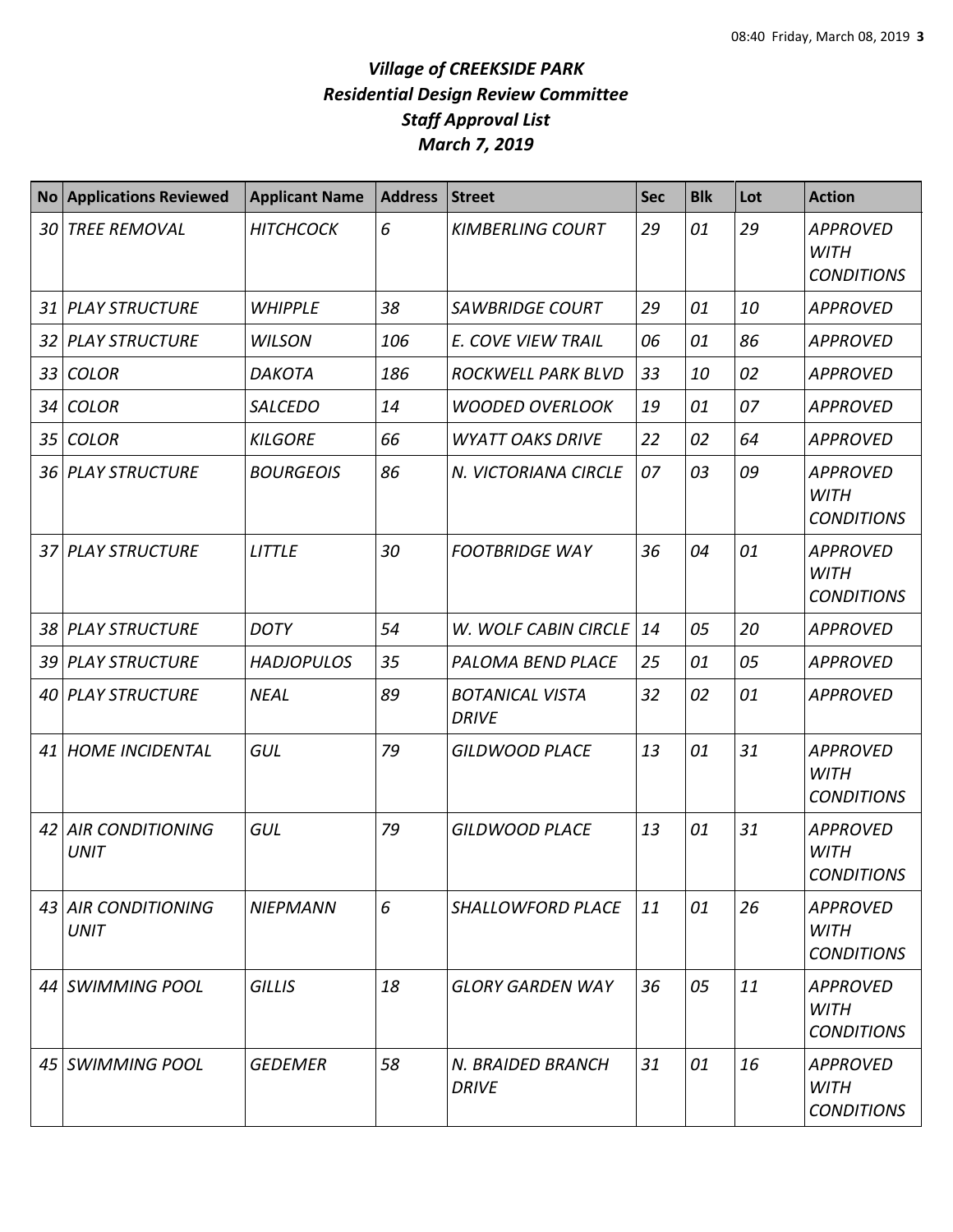| <b>No</b> | <b>Applications Reviewed</b> | <b>Applicant Name</b> | <b>Address</b> | <b>Street</b>                          | <b>Sec</b> | <b>Blk</b> | Lot | <b>Action</b>                                       |
|-----------|------------------------------|-----------------------|----------------|----------------------------------------|------------|------------|-----|-----------------------------------------------------|
|           | 46 SWIMMING POOL             | LOPEZ                 | 15             | <b>NAGSHEAD PLACE</b>                  | 21         | 01         | 43  | <b>APPROVED</b><br><b>WITH</b><br><b>CONDITIONS</b> |
|           | 47 SWIMMING POOL             | SATTERFIELD           | 90             | <b>GILDWOOD PLACE</b>                  | 13         | 02         | 11  | <b>APPROVED</b><br><b>WITH</b><br><b>CONDITIONS</b> |
|           | $48$ FIRE PIT                | SATTERFIELD           | 90             | <b>GILDWOOD PLACE</b>                  | 13         | 02         | 11  | <b>APPROVED</b><br><b>WITH</b><br><b>CONDITIONS</b> |
| 491       | <b>POOL BATH</b>             | <b>GUTIERREZ</b>      | 70             | N. CURLY WILLOW<br><b>CIRCLE</b>       | 15         | 01         | 03  | <b>APPROVED</b><br><b>WITH</b><br><b>CONDITIONS</b> |
|           | 50 SWIMMING POOL             | <b>CAZARES</b>        | 70             | <b>BIRCH CANOE DRIVE</b>               | 20         | 02         | 01  | <b>APPROVED</b><br><b>WITH</b><br><b>CONDITIONS</b> |
| 51        | WALKWAY                      | <b>MORA</b>           | 75             | <b>E. ARBOR CAMP CIRCLE</b>            | 04         | 01         | 50  | <b>APPROVED</b>                                     |
| 52        | <b>TREE REMOVAL</b>          | <b>EDWARDS</b>        | 311            | W. TUPELO GREEN<br><b>CIRCLE</b>       | 13         | 01         | 83  | <b>APPROVED</b><br><b>WITH</b><br><b>CONDITIONS</b> |
| 53        | <b>SWIMMING POOL</b>         | <b>YEAGAR</b>         | 19             | <b>WELSTON TERRACE</b>                 | 34         | 02         | 04  | <b>APPROVED</b><br><b>WITH</b><br><b>CONDITIONS</b> |
|           | 54 PERGOLA                   | <b>YEAGAR</b>         | 19             | <b>WELSTON TERRACE</b>                 | 34         | 02         | 04  | <b>APPROVED</b><br><b>WITH</b><br><b>CONDITIONS</b> |
|           | 55 SUMMER KITCHEN            | YEAGAR                | 19             | <b>WELSTON TERRACE</b>                 | 34         | 02         | 04  | <b>APPROVED</b><br><b>WITH</b><br><b>CONDITIONS</b> |
|           | 56 SUNROOM                   | WHEELER               | 23             | <b>W. SAWYER RIDGE</b><br><b>DRIVE</b> | 35         | 01         | 16  | <b>APPROVED</b><br><b>WITH</b><br><b>CONDITIONS</b> |
|           | 57 PATIO COVER               | <b>KELLY</b>          | $\overline{z}$ | <b>LIBERTY BRANCH BLVD</b>             | 32         | 01         | 02  | <b>APPROVED</b><br><b>WITH</b><br><b>CODITIONS</b>  |
|           | 58 SUMMER KITCHEN            | <b>KELLY</b>          | $\overline{7}$ | <b>LIBERTY BRANCH BLVD</b>             | 32         | 01         | 02  | <b>APPROVED</b><br><b>WITH</b><br><b>CODITIONS</b>  |